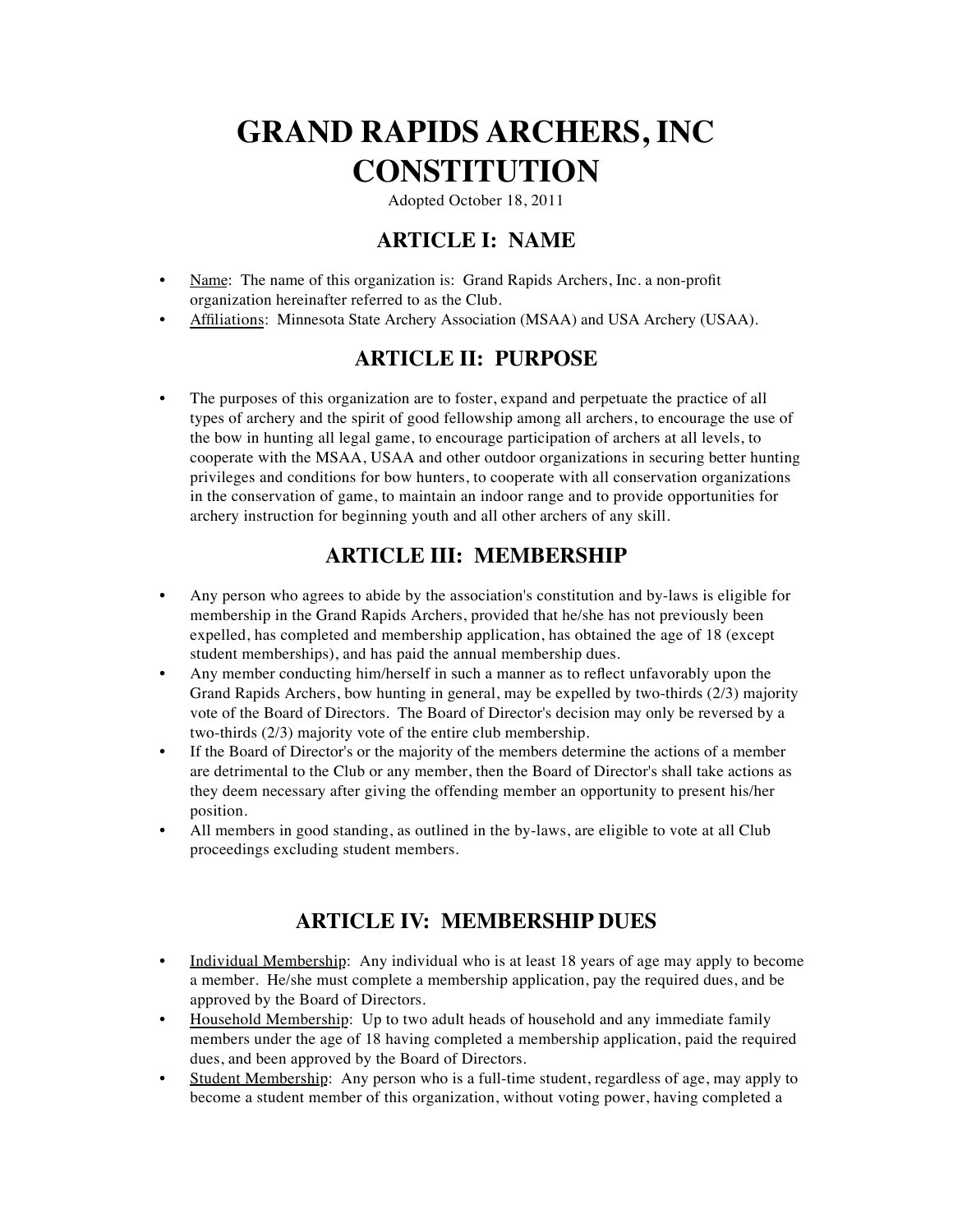membership application, paid the required dues, and approved by the Board of Directors.

### **ARTICLE V: BOARD OF DIRECTORS**

- Number and Titles: The Club is governed by the Board of Directors. The Board of Directors is comprised of a President, Vice President, Secretary, Treasurer, Range Captain, Membership Chairman, Member at Large, and Past President. The authorized number of directors will be eight. Should fewer than eight individuals be nominated and elected, Board members may act voluntarily in the capacity of a vacant Board member until that position can be filled by appointment of a majority of the Board, or by election by the membership. A Board member exercising more than one position on the Board does not carry more than one vote.
- Election and Term of Office:

a) Board members will be elected for a term of two years by a general election of the membership. b) One half of the Board shall be voted on each year. The President, Treasurer, and Range Captain will be nominated during the fall of even years and elected at a January meeting on the odd numbered years. The Vice President, Secretary, Membership Chairman, and the Member at Large will be nominated during the fall of odd years and elected at a Janyary meeting on the even numbered years.

c) In the event of a tie for any Board position, a run-off shall be held at the time of the meeting and decided by a majority of the members present. The new Board will take office at the first meeting after the election.

#### Recall and Dismissal of Board Members:

a) Any Board member who does not fulfill his or her functions during any given month or appoint a proxy to fulfill his or her functions in that month, and is absent, unexcused, from two consecutive meetings of which he or she has been made aware may, at the discretion of the Board, be deemed to have resigned from the Board, and his or her position or positions be declared vacant. Position vacancies may be declared by a mahjority vote of the Board members at that meeting.

b) Any Board member who acts contrary to the constitution of the Club or in a manner detrimental to the Club may be dismissed from the Board by a 2/3 majority of the Board at a meeting convened for this purpose, or by a simple majority of the membership at a meeting. Notice of the motion to dismiss a Board member will be provided in writing to the Board member and will include the scheduled date of the meeting.

• Vacancies: Vacant positions of the Board may be filled by a majority vote of the remaining directors or by a majority vote of the members present at a meeting. Board members appointed in this manner shall hold their positions for the remainder of the term.

### **ARTICLE VI: FUNCTIONS OF BOARD MEMBERS/OFFICERS**

- President: To preside as chairman at all Board meetings and general meetings of the Club, to represent the Club to external entities as and when required by resolutions of the Board, and to appoint committees as deemed necessary. The President will be an ex-officio member of all committees.
- Vice President: To assist the President and act as President in all matters in the absence of the President.
- Secretary: To make and maintain accurate written records of the meetings of the Club, to have charge of correspondence, and to attend to such administrative duties as determined by the Board.
- Treasurer: To receive all monies of the Club and deposit them in the name of the Club and to its credit in depositories approved by the Board of Directors, to dispense them under the direction of the Board of Directors, to keep records and receipts of all disbursements, to make income statements to be presented at meetings, to produce an annual report in September to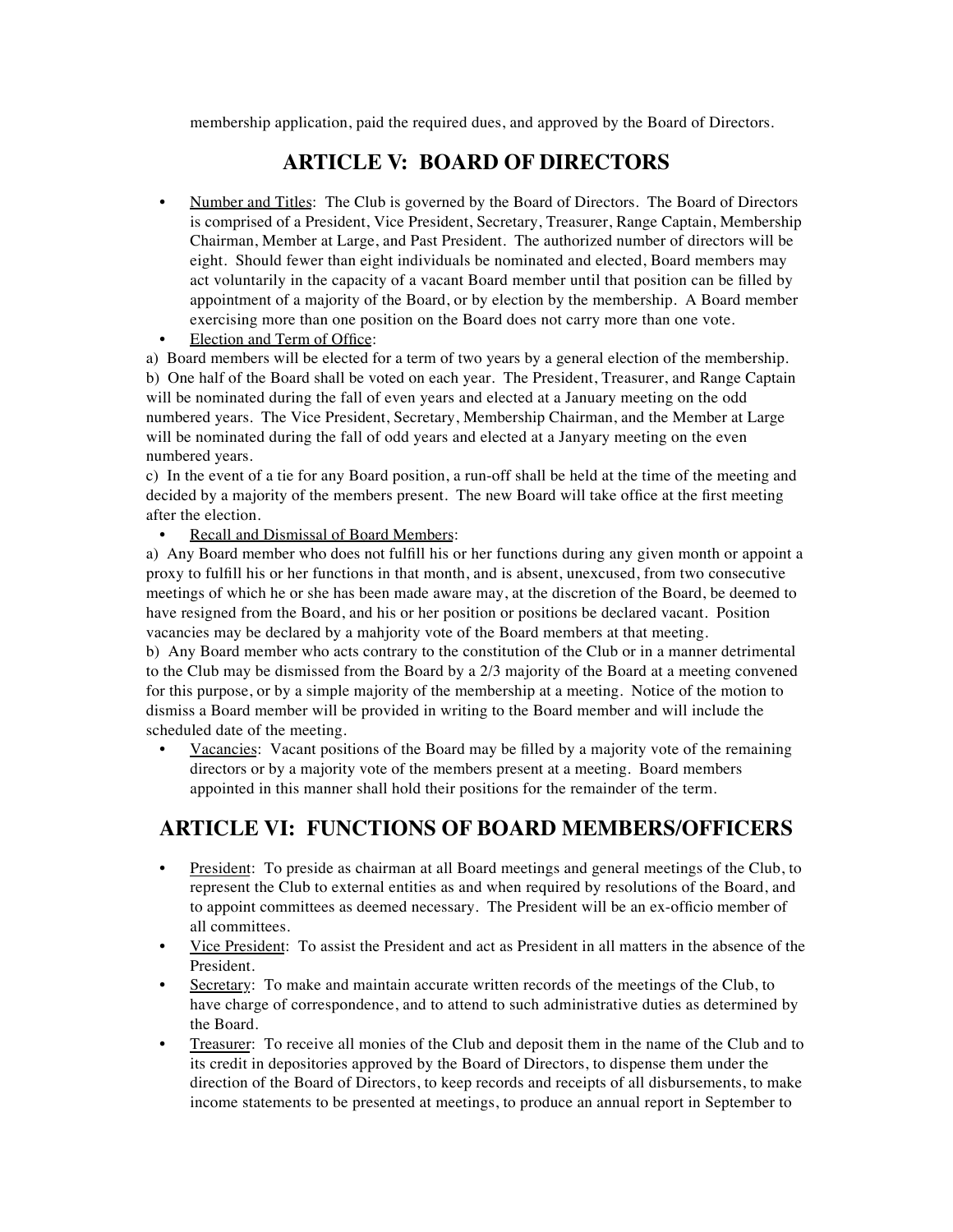be reconciled by the Board, and to perform such other duties relating to the fiscal health of the Club as are determined by the Board and as detailed in Robert's Rules of Order. In preparation for annual tax filings, a review of annual incomes and expenditures will be conducted.

- Membership Chairman: To make and maintain an accurate and up-to-date membership list, including members' financial currency with the Club, to provide membership cards, keys, combinations, and copies of the constitution to members of the Club.
- Range Captain: To manage the maintenance of all indoor targets in usable condition and oversee the upkeep of the indoor range, to ensure that all distances are accurate and all markers legible, and to oversee work parties in concurrence with Board policy.
- Member at Large: To perform such functions as determined by the Board or delegated by the President.
- Past President: Act as advisor to Board members on past Club events, actions, policy, decisions and history.

### **ARTICLE VII: POWERS OF THE BOARD**

- General: The Club exists for the useful enjoyment of all members, and the actions of the Board of Directors must at all times reflect the will of the majority of the membership within the framework of this constitution. The Board of Directors has such powers as are necessary to determine policy and to provide for the day to day running of the organization.
- Access to Records: All Club correspondence, bills, receipts, canceled checks, bank statements, and any other written materials or an exact copy of them must be open to inspection by any member of the Club at any reasonable time, after giving reasonable notice to the President on any subject or the the Board member responsible for the particular record. Such reasonable notice will be considered to be a maximum of 72 hours after the functional date specified for those records to be prepared in the Board member's job description.
- Financial Audit: The Board of Directors will carry out an account reconciliation of the Club's transactions as presented by the Treasurer on an annual basis. Any member may request an audit upon one monthi's notice in writing to the Board at the Club's postal address or by posting a printed notice on the wall of the Clubhouse, and that audit will be at that member's own expense. A special audit requested by a majority of the Board at a meeting or by the majority of the members present at a meeting will be at the expense of the Club.
- Individual Board Members: Each individual Board member of the Club is empowered to perform such duties as are defined in his or her job function, providing that any expenditure or any action involving policy has prior approval by resolution of a majority of the Board present at a properly constituted meeting. No Board member may speak for or negotiate on behalf of the Club on any matter unless previously authorized to do so by resolution of the Board, the President or as allowed by the constitution.
- Individual Members: No member of the Club who is not a member of the Board of Directors may negotiate or speak on behalf of the Club or create expenditures on behalf of the Club unless empowered to do so by resolution of the Board. This includes special committee chairmen appointed by the President for special tasks.
- Membership Veto: Any resolution of the Board may be overturned by a 2/3 majority of members present at a properly constituted meeting of the Club, with the following exception: If the Board of Directors has submitted a plan requiring financial expenditures to the general membership at a properly constituted meeting, and that plan is within the proper activities of the Club, and that plan is approved by a majority of members present at the meeting, then that plan and its supporting resolutions may only be overturned by a 2/3 majority of all listed members of the Club, obtained by a written vote, with thirty days notice given in writing to the membership for the vote.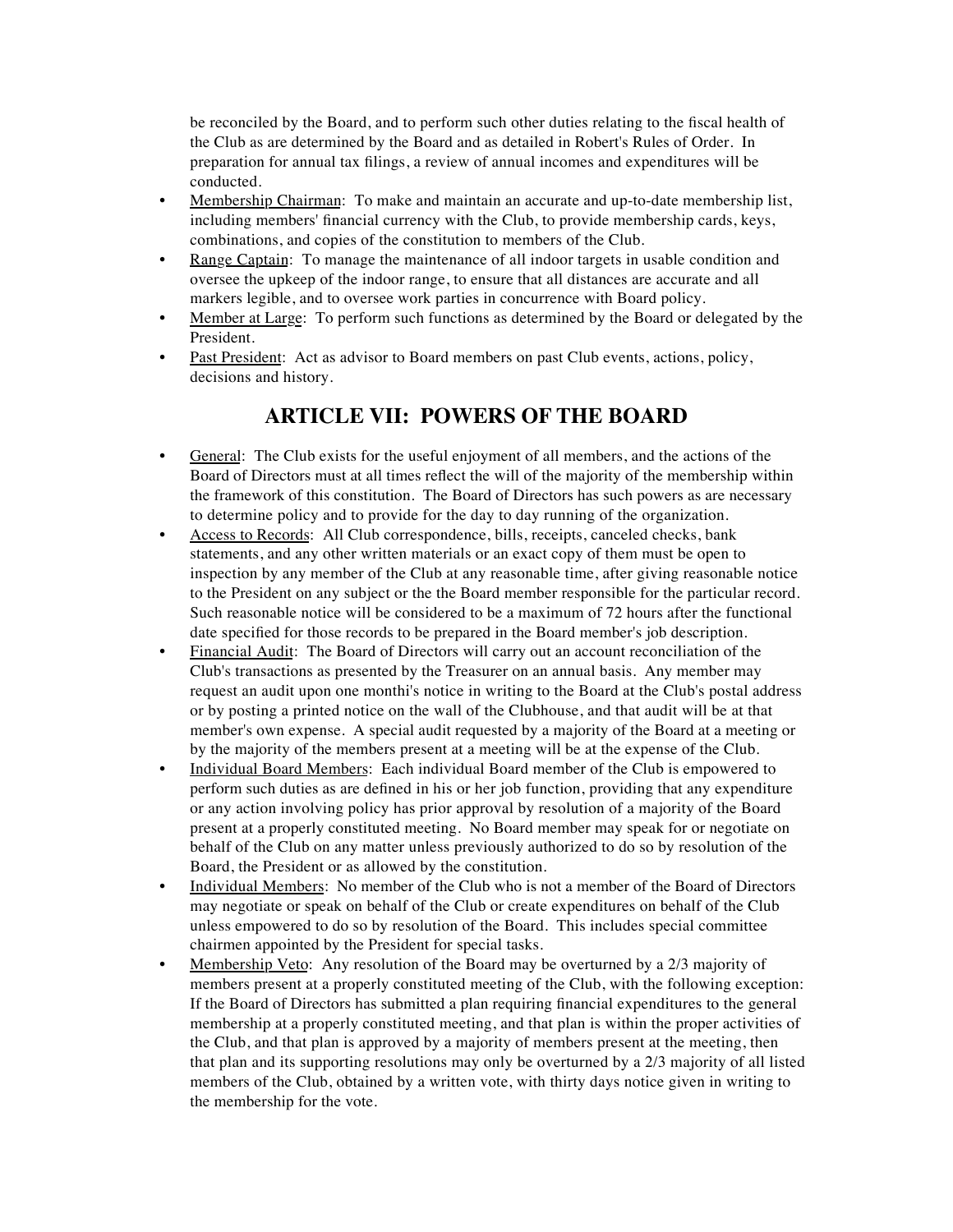- When No Approval Is Required: Essential expenditures, such as affiliation fees, insurance, trash, toilet and other monthly services, the purchase of paper targets, bales and other materials reasonably required for the upkeep of the range and its facilities, will not be subject to veto by the general membership.
- Frequency of Meetings: The Board will meet no less than quarterly and at any times the President deems necessary. During the meeting, member participation may be allowed at the discretion of the President in speaking to resolutions of topics of general business under discussion. Although members who are not Board members have no vote on the Board resolutions, they may be present at meetings.
- Quorum: A quorum is the minimum number of duly appointed or elected members of the Board of Directors of the Club that may legally transact the business of the Club. A quorum shall be the President or Vice President and 3 appointed Board members or their proxies. If a Board member holds more than one Board position, then his or her numerical value in a quorum will be that of a single member.
- Majority: In this constitution, when the required number of votes in a meeting is described as a majority with out numerical qualification (e.g., 2/3 majority) it means a simple majority, i.e., 51% or more. In the event of an even tie in such a vote, the chairman of the meeting will have a casting vote as prescribed in Robert's Rules of Order.
- Bank Accounts and Other Assets: The Board if Directors is empowered to open and close bank accounts and utilize the available banking products to the best advantage of the Club, but all such accounts and products will always require two signatures of Board members to open, close, or transact other business on those accounts and products. All such transactions except for petty cash transactions must have the approval of a majority of the Board, substantiated by written minutes of the meeting containing the resolution.
- Use of the Club Facilities: The Board will determine any outside organizations use of the facility.

# **ARTICLE VIII: COMMITTEES**

- Appointment: Committees may be appointed by the President or by a quorum of the Board whether or not a formal meeting is in progress.
- Structure: A committee will have a chairman and at least one other member.
- Term: A committee shall remain constituted until the termination or fulfillment of the functions for which it was appointed, or until otherwise voted by a majority of the Board.
- Powers: A committee chairman will have, for the duration of his or her office, the right to make recommendations at Board meetings and to put motions forward for resolution, but has no voting power.

# **ARTICLE IX: AMENDMENTS**

- Method: This constitution may be amended by a  $2/3$  vote of the members present at a meeting called for this purpose, in writing or electronic communication to the current membership list.
- Publishing Amendments: The resolutions on amendments to this constitution, whether approved or not approved, must be published in the subsequent newsletter, and an amendment page will be mailed to the membership list.

# **ARTICLE X: RULES AND REGULATIONS**

• Creation of Rules and Regulations: Rules and regulations will be established, revised and updated by the Board of Directors as and when they see fit. Members may submit